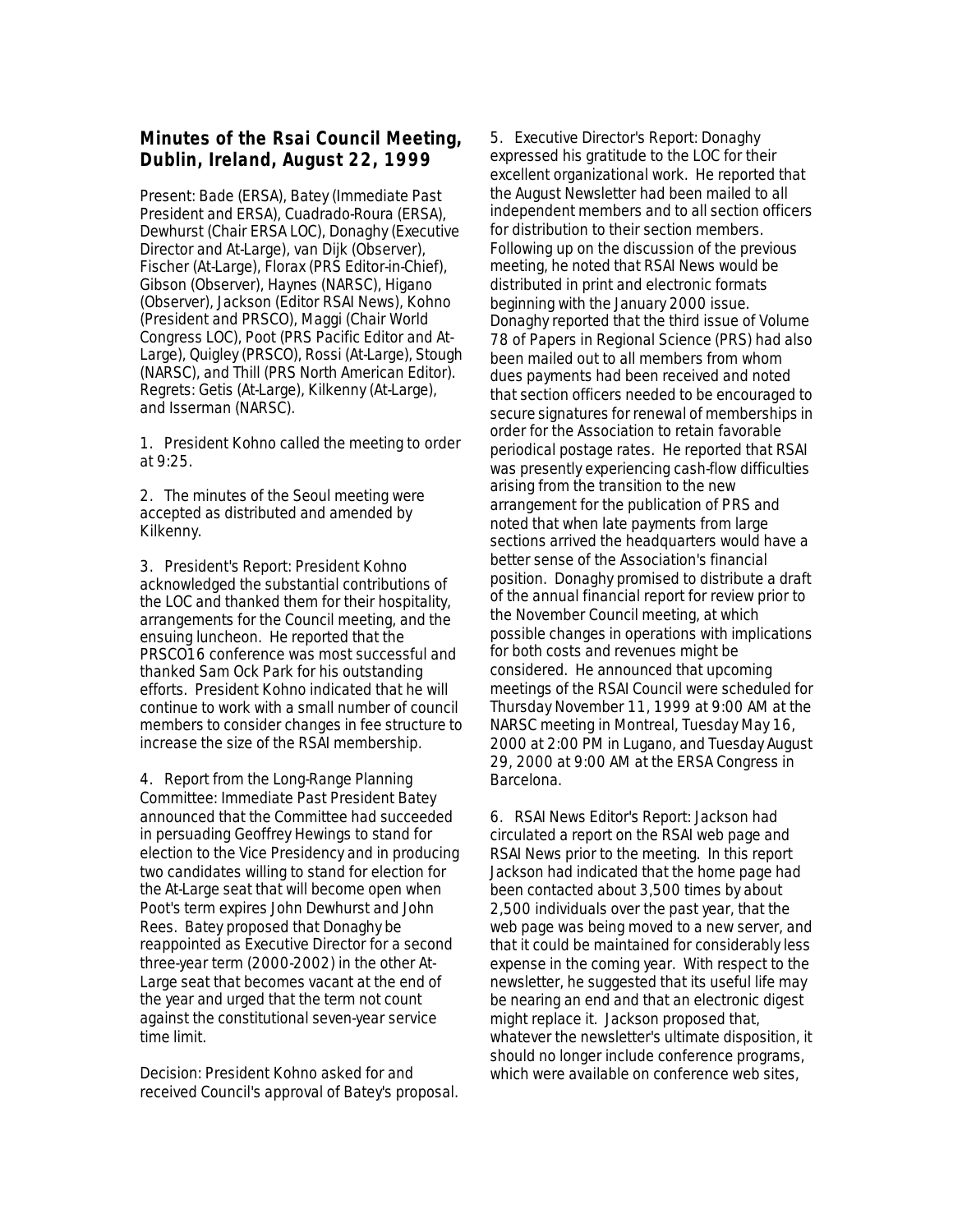and served notice that he intended to resign as Newsletter editor no later than June 2000.

Discussion: Haynes requested that the issues of eliminating conference programs and the publication formats of the newsletter be considered piecemeal. Bade suggested that both electronic and print formats were needed but warned that new complications may impose a burden on section officers. Batey observed that RSAI members are at different stages of development of information handling, hence both formats are needed, but agreed that information provided on conferences could be scaled back considerably. Cuadrado-Roura noted that the success of the ERSA electronic newsletter had been mixed. Fischer stressed the importance of continuing to put newsletter in print format, since accessing archival information in that format was easier. Jackson responded that the issue need not be resolved immediately, but that several steps could be taken that would lower costs of production and distribution. He added that section officers needed to be more communicative with him. Gibson remarked that the RSAI News is the publication of record for RSAI and should contain everything necessary to get people into the system. Quigley suggested consideration of a quarterly network 'electronic broadcast' with hot links to keep institutional relationships.

Decision: President Kohno asked for and received Council's approval of the arrangement to a) make RSAI News available in both print and electronic formats in 2000; but to b) eliminate conference programs from the newsletter.

7. Report of PRS Editor-in-Chief: Florax reported that 1) cooperation with Springer-Verlag had been very fruitful and production had become very efficient; 2) an electronic version of abstracts can be accessed from the Springer-Verlag web site; 3) indexing of the journal was already extensive and was increasing; and 4) the volume of paper submissions was good and that there may be a need to increase the number of pages per volume. Florax also reported that numerous RSAI members who had paid for 1999 memberships through their sections early in the year had not yet received any issues of the current volume and suggested that the matter of fee collection be reconsidered. Discussion: Batey remarked that he was delighted that

production problems had been eliminated. Donaghy responded that RSAI HQ mails out the current issue of the journal directly to each member of the Association from whom it has received membership fees for the current year as soon as the issue is received from the publisher. HQ also mails out a limited number of copies to members of sections from which it has not yet received a section payment for the current year, provided that the section officers communicate to HQ the names of section members from whom they have collected fees. Donaghy stressed that it is incumbent upon section officers to send to HQ in a timely manner either membership fees that have been collected or information on members from who they have collected fees.

Action: President Kohno asked Batey, Donaghy, and Florax to convene and consider possible responses to the problem of delays in receipt of issues of PRS by section members who have paid membership fees for the current year and report back to Council in Montreal.

8. Update on Plans for the Year 2000 World Congress: LOC Chair Maggi distributed several pieces of information on the upcoming congress and reported that he was negotiating for fare reductions with Cross Air and endeavoring to get flexibility on hotel space. He noted that the LOC was expecting to receive advisement on the matter of subsidizing travel to the conference of scholars from developing countries or countries underrepresented in RSAI..

Discussion: Batey remarked that in inviting such scholars to the World Congress, RSAI would be expecting them to be ambassadors for RSAI in their home countries. He suggested that RSAI might also try to arrange for packages of subscriptions to regional science publications to be made available to the invited scholars home institutions as a way of promoting interest in regional science. Cuadrado-Roura inquired whether a strategic posture should be assumed in choosing whom might receive subsidies.

Action: President Kohno asked Batey, Cuadrado-Roura, Fischer, Maggi, and Rossi to meet and discuss a subsidization strategy and report back to Council in Montreal.

9. Discussion of the January Institute on Regional Development in South Africa was postponed until the Montreal meeting.